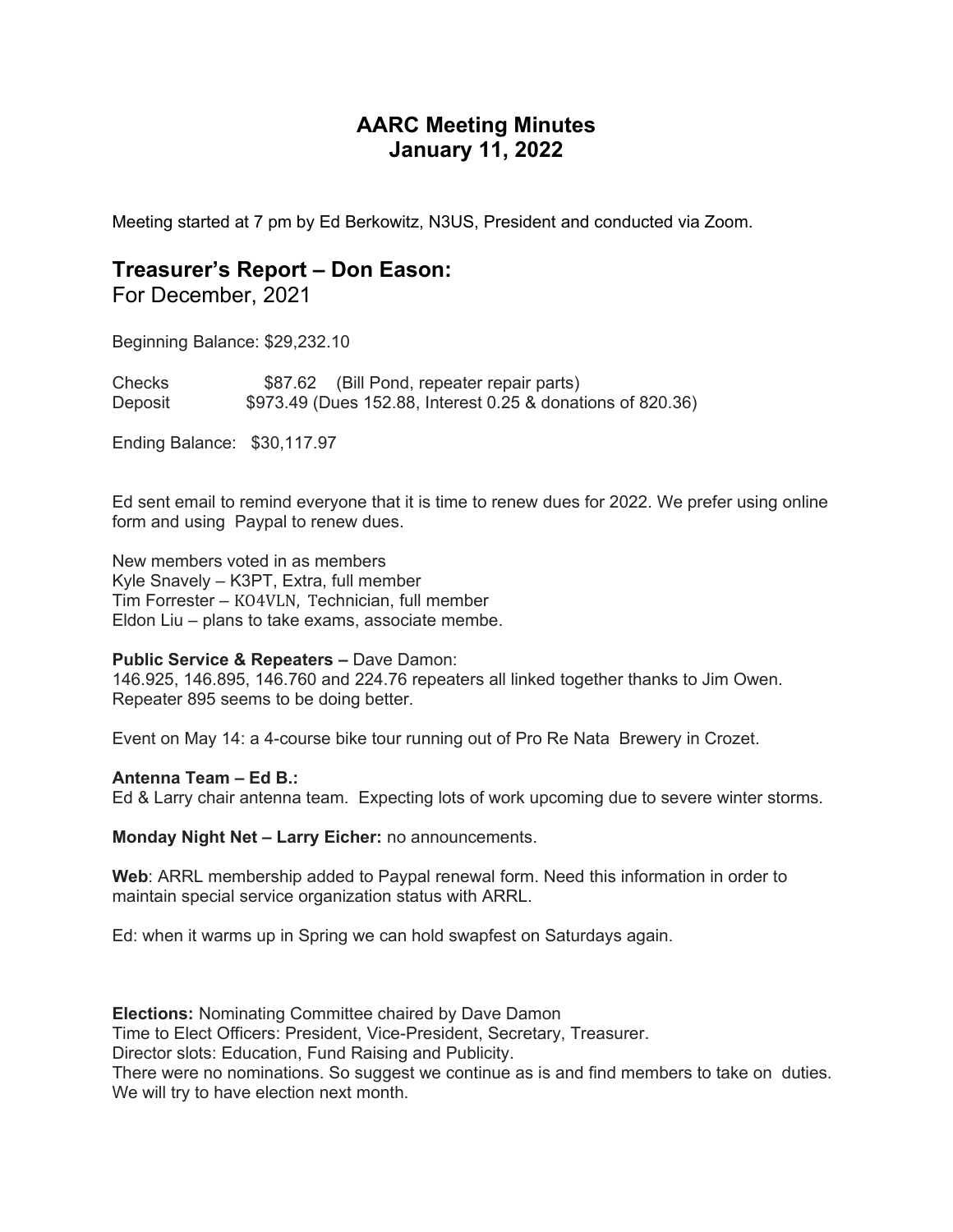### **Presentation – Bob Pattison (K4DU): Moving Antenna Tower:**

K4DU station moved to new home and he wanted at least 2 acres, no antenna restrictions, and close to C'ville. His new home in Palmyra has some woods, slight slope, tree line runs slightly NW to SE. At old QTH, he had a 58 ft guyed Rohn 25G tower, a log periodic typeYagi, Carolina Windom, 60 meter antenna. Tower put up in late 80's.

Was going to use tower at his new QTH but decided to sell it and purchase a non-guyed, aluminum tower (50 ft heavy duty Universal Tower) . He hired Tim Jellison, KL7WV, a professional tower installer to remove the old tower and will use him to install his new tower. The antenna team and others served as ground crew for removal of his old guyed tower which has been sold with Jim Wilson taking over 500 photos. See recording.

Bob will reuse the same Sommers beam, (20 ft boom, 92 lbs) at his new QTH.. The new tower weighs 200 pounds and the tower base has been installed in concrete.

Preparations at new site, Nahor Manor. Had to work ham radio setup into remodeling and moving projects. John Porter helped install a 210 ft G5RV antenna. Bob ordered 50 ft heavy duty Universal Tower with no guy wires. Entire tower weight 200 lbs. Tower base installed and concrete poured. The concrete base is 5 x 5 x6 feet and the concreted weighs over 36,000 pounds.

Bob will need assistance during his planned mid February tower and antenna installation.

End of presentation.

Ed thanked everyone for attending.

Meeting adjourned by Ed.

Note from Secretary: I was not present at meeting; notes taken by John Porter and session recorded. These minutes composed from recording and notes. Thank you to John.

Respectfully submitted,

Stephen Kramer, KN4CJI, Secretary

## **AARC Meeting Attendee List**

1/11/2022

27 in attendance via Zoom.

John Porter KK4JP Ed Berkowitz N3US James Owen K4CGY Frank Haynes W4NUA Bob Romanko AK4BR Ben Casto NX4S Bill KX4KZ Bill Oleksy KF4IE